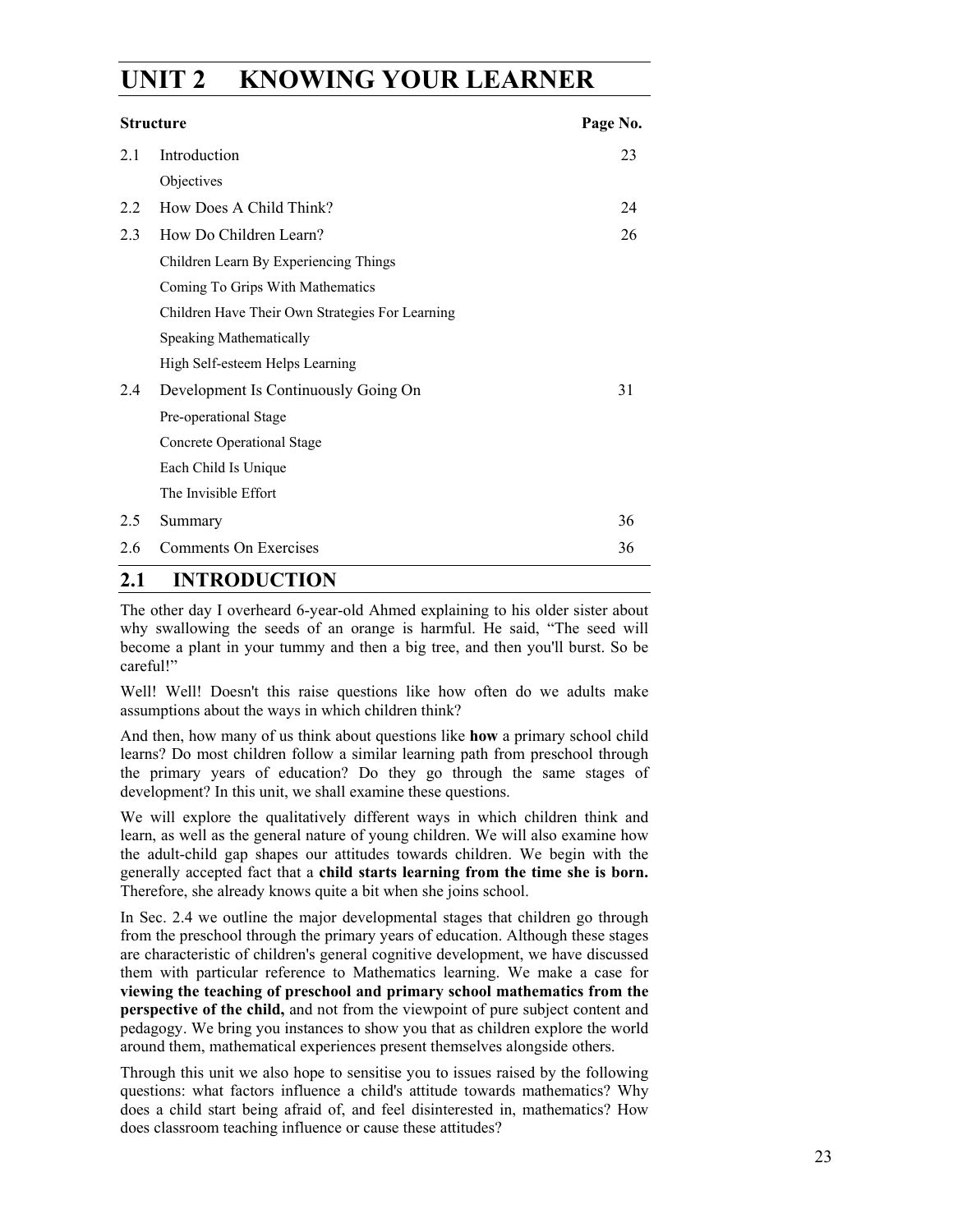Thus, the thrust of the unit is that a teacher of primary school children must be sensitive to issues that determine a child's ability to learn mathematics, as well as issues that influence a child's attitudes towards mathematics. We will reinforce what we say in this unit through the examples that we'll discuss in the rest of the course.

One point that we'd like to mention about the unit is that we have tried to present arguments to support our understanding. Please feel free to disagree with us. But make sure that you too have sound arguments to back your opinions.

#### **Objectives**

After studying this unit, you should be able to

- briefly describe the developmental stages of children's thinking and learning processes;
- assess the levels at which various concepts of primary school mathematics should be taught;
- argue why it is necessary to know your learner in order to teach mathematics effectively.

# **2.2 HOW DOES A CHILD THINK?**

You must have interacted with children of various ages. From your experience, do you feel that children start learning, from a very early age, and continue learning? Or, do you believe that children are a `blank slate' when they enter formal school, and everything has to be taught to them in the school? In fact, **children learn from anything and everything they see and act upon.** They have learnt a lot before they join school, and they continue to learn outside the school hours. If we believe that children learn only in school, it is because of what we wrongly regard as learning. When a child spends hours on trying to solve a jigsaw puzzle (say), she is often reprimanded by adults for wasting study time. Little do the grown-ups realise that it is through such interesting games that this child may be increasing her understanding of shapes and size. And, this learning is taking place outside the. school hours, without formal instruction. A curriculum built upon assumptions about children's learning, that ignore this aspect, is also responsible for children losing interest in mathematics or in any formal learning.

From the time a child is born, her interaction with the world around her starts. She perceives things around her, and gradually makes sense of them. She slowly begins to recognise people and objects, relate more and more to the environment, and observe things through the senses of touch, sight, taste, smell and sound.

When an infant wanders around on the floor, picking up a tiny bit of dirt from the floor and sticking her finger into the tiniest hole, what is going on in her mind? Isn't she asking herself questions, thinking up possible answers, making theories, hypothesising, and then testing her hypothesis by further questions or observations? This unending curiosity, continuous urge to make sense of the things around, and the power to explore makes the child an investigator, an explorer, a decision maker, a little scientist! And this is true of older children too! Doing the following exercise will give you and opportunity to think about this aspect of children.

E1) List some illustrations of exploration by four or five-year-olds that you know.

Let us now look at another aspect of the way a child's mind works. The other day 4-year-old Akash had gone for a walk with his father. After some time Akash said, "Father I am tired. Let us go back." The father responded, "Already tired! So soon? Let's walk some more!" The father didn't realise that, while he had walked only 75 steps, the child had walked 225 steps!



Children learn from any activity

Fig.1: "I wonder if this tastes like the thing Mummy gave me in the morning."

Now let's look at eight-year-old Rahul, whose teacher used to beat him regularly.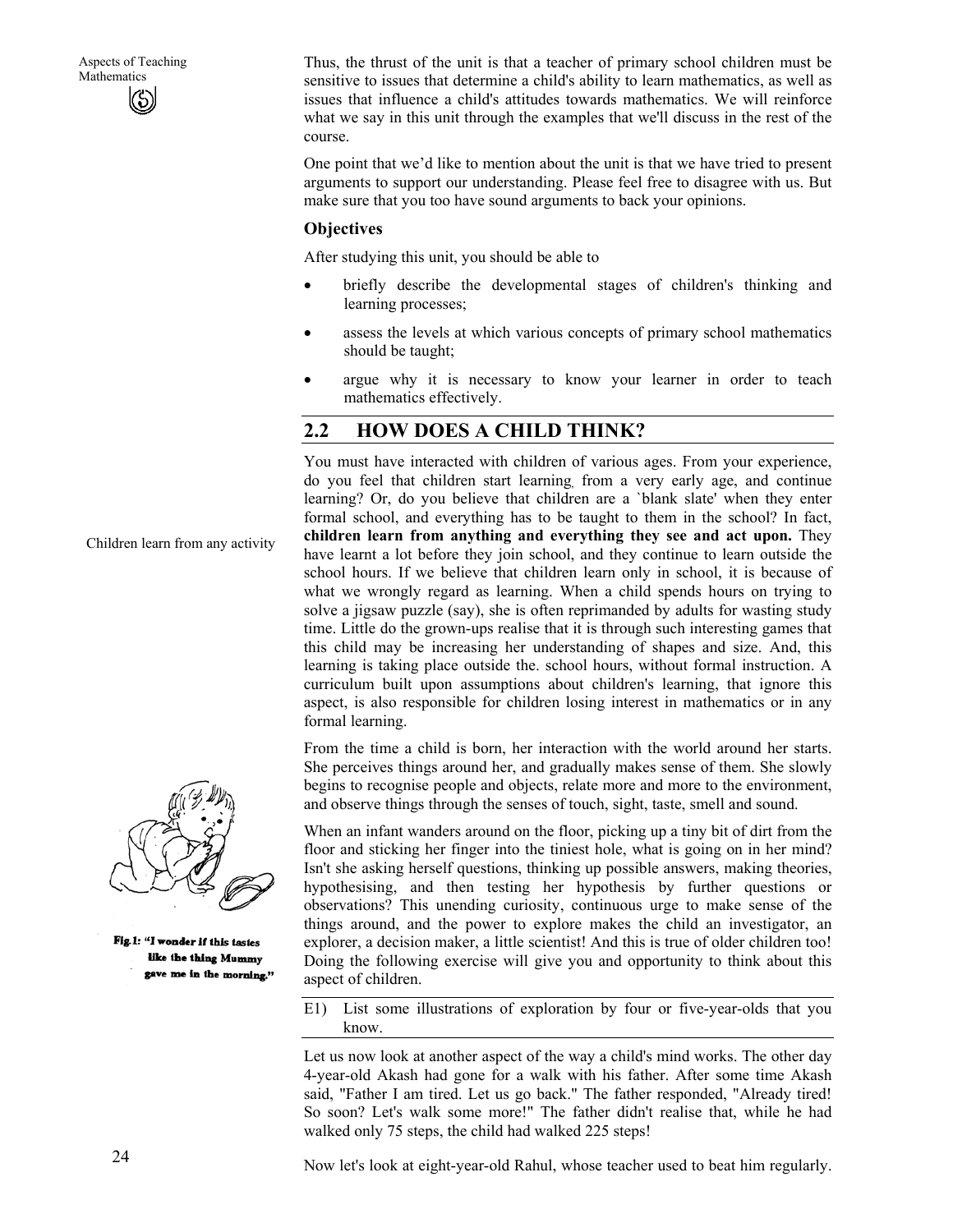One day he decided that he had had enough. He told his mother, "I am not going<br>to school " She said "OK" not caring to ask why She merely assumed that he to school." She said, "OK", not caring to ask why. She merely assumed that he wanted a change from the routine.

Would you agree that in both these examples the adults did not try to understand what the children were trying to communicate? They simply made assumptions, based on their own perception, about what the children felt and what they were trying to say.

While teaching mathematics, you would often come across similar situations. For example, on being asked to give half of her slice of bread, a child may give only a small piece. For her, anything less than one is half, and half may just mean a piece. But how many adults bother to try and understand, the child's viewpoint?

- E2) List some more examples to illustrate the difference between an adult's and a child's way of thinking.
- E3) Give examples of situations where an adult imposes his logic on the child.
- E4) a) In what ways does the adult-child gap show up in the primary classroom

#### b) List five things that you, as a teacher, can do to minimise such a gap.

Now let us consider another aspect of the adult-child gap. Most preschool children of educated parents learn to recite the alphabet and numbers at home. Some parents even boast of their children having learnt numbers up to 100 by the age of 3 or 4! But, what does this "learning" really mean? Does this mean that the child can count 100 objects? Does the child appreciate the difference between 50 objects and 100 objects?

What small children learn by constant repetition is only a string of number names, without necessarily understanding what they mean. Although knowing the number names is part of the process of learning numbers; it does not reflect the understanding of numbers. (We have discussed this in detail in Unit 5.)

When an adult assumes that a child has understood the meaning of number, just because she can recite number names, then he pushes the child to "learn" more things like addition, etc. The child hasn't been given enough time to understand the concept of number. But she wants to get appreciation from the adult. So she manages, by memorising without understanding. This is how the **expectations of adults can hamper children's real learning.** 

Unfortunately, at present most teaching is limited to making children arrive at answers mechanically and fulfil expectations of adults by rote learning. In this way we also reduce all school knowledge to mere information rather than understanding. This is true not only for preschoolers, but also for children in higher classes. For example, we adults often reduce the concept of "area" to "length x breadth = area", or more complicated versions of the same formula. Very few of us actually bother to help the child understand what "area" really means. I'm sure you can think of many such examples.



Children's thinking is different from that of adults.



Fig. 2: Bridging the adult-child gap.

E5) Give one example each of a concept that a Class 1, Class 2,........Class 5 child is made to learn by heart without really understanding the full meaning of the concept. Also list what aspects are normally missed.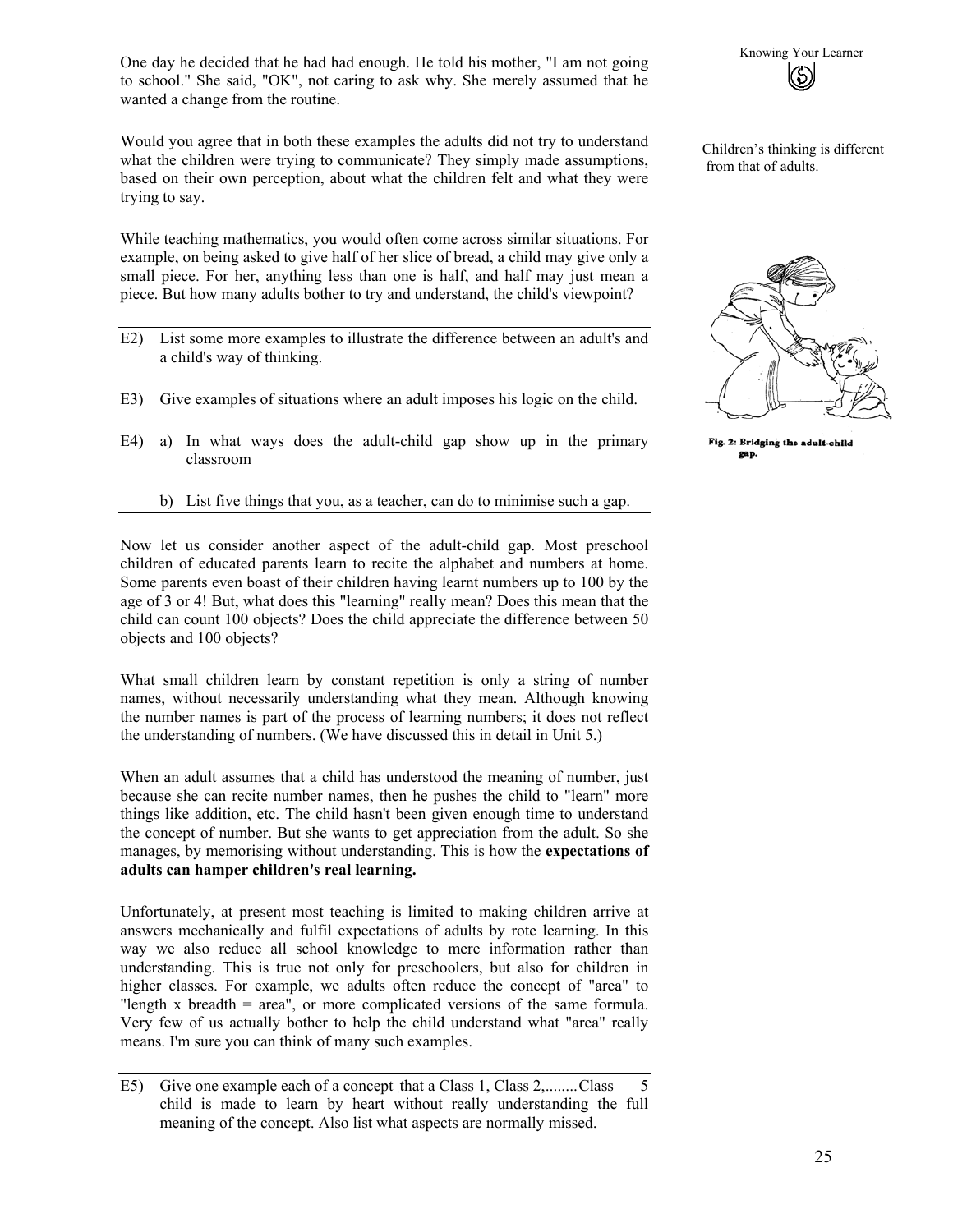

Fig. 3: "I was only trying to learn about glass."

A child constructs knowledge.

To **synthesise** different ideas or experiences means to combine them for developing a single idea or impression.

So far, we have been questioning the assumptions that adults make about the way children learn. if children do not learn in this way, then how do they learn?

### **2.3 HOW DO CHILDREN LEARN?**

Have you ever tried teaching a young child what "ball" means? Did you do it by a lot of verbal description" Or did you let *the* child actually handle a ball, throw it, watch it bounce and play with it? If you used the flatter way, you would definitely have succeeded in teaching the child what a ball is. The child learns about the shape, size, texture, bounce and other qualities of-the ball by playing with it and feeling it.

Does, Al-S instance give you some idea about how children acquire knowledge? In this section we, shall consider this question, especially in the context of learning mathematics.

#### **2.3.1 Children Learn By Experiencing Things**

One view about learning says that children construct knowledge by acting upon things. They pick up things, throw them, break them, join them, and learn about their properties. A child's natural urge to explore and touch things helps her to develop an understanding of various aspects of these things, like their shapes, sizes and other material properties. This helps her to slowly understand and use the spatial properties of things, that is, she can decide what thing can go under what, or how toys can be fitted into her toy box, etc.

Of course, a child may not always be able to explain what-,he has understood, for example, the difference between a ball and a stone. She may know the difference and may even demonstrate it, but she may not be able to articulate it. Just as you may know how to ride a bicycle, but can you explain in 10 sentences how you do it?

In dealing with and thinking about concrete materials, children do many things. The games they play and the way they interact with adults gives them opportunities to deal with concepts and skills' that they are trying to master in different ways. For example, while learning the meaning of 'half, when a child is made to find halves of a variety of objects, she will slowly **construct the understanding** of 'half '.

Thus, by doing varied activities, and by analysing and synthesising what happens in the course of these activities, the child constructs a framework for understanding the phenomena around her.

Now, for an exercise for you to assess how much you've understood about how children learn.

- E6) Which of the following statements do you think are true about young children? Indicate with a "T" for True and "F" for False.
	- a) Children know more than they can articulate.
	- b) Children know no mathematics when they enter formal school.
	- c) The ability to count means the ability to recite number names in a sequence.
	- d) When children use the correct word to express a concept, they know the concept.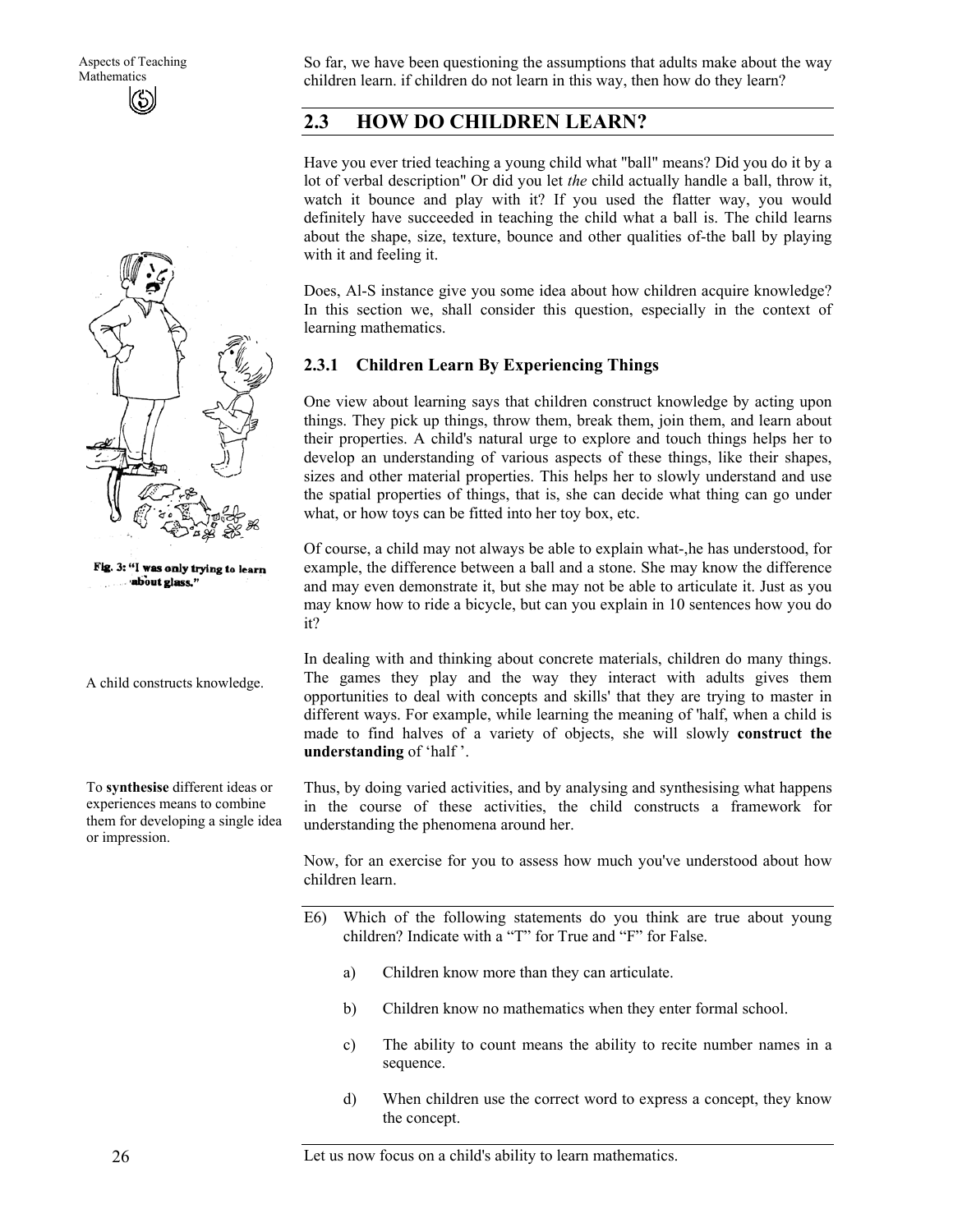# **2.3.2 Coming To Grips With Mathematics Example 2.3.2** Coming To Grips With Mathematics **According 2.3.2** Coming To Grips With Mathematics

How does a child acquire mathematical concepts? Can any concept be presented to a child at any stage in such a manner that the child gets some idea about it? If this is so, then we adults need to be very sensitive about the level of development a learner has already reached, and present the concept accordingly. We need to gauge the "readiness" of the child for learning that particular concept.

For example, for a small child to appreciate the relation between addition and subtraction, she should be able to realise that actions are **reversible.** And, she can do this if she understands how **conservation** operates. How would you gauge this understanding?

In a typical task to check if a child can conserve number, the child is shown two rows of buttons of the same length, with the same number in each row. While the child looks on, the buttons in one row (Row A below) are spread out by the adult. The other row (Row B) is left untouched. Then the child is asked if the two rows have the same number of buttons.



The Swiss psychologist **Jean Piaget** (1896 - 1980) observed the following:

Children who can conserve argue that the two rows have the same number of buttons because you have neither taken away from the untouched row nor added to the first row. They also argue that one can bring the buttons in the first row closer so that the positions of the buttons in both the rows are the same. This argument indicates the ability of the child to reverse her thought process.

In this activity the child and the adult (Piaget) were engaged in a conversation in which the adult was willing to listen to the child, tried to understand her and made her think. The adult was treating the child as an independent thinking person.

**By such interactions children learn to articulate reasons and construct arguments.** When a child is exposed to several interactions of this kind, she gradually develops the ability to think mathematically.

How often do you have such interactions with children? This is what the following exercise is about.

E7) Give an example of a good adult-child conversation of the kind mentioned above, aimed at developing the understanding of a concept.

As you know, formal mathematics depends very heavily on the use of symbols and algorithms. How comfortable are primary school children with them? Consider an example.

A Class 4 teacher was going to teach her class fractions. At the beginning of the term she asked the children, "If you had three chocolates, and wanted to divide them equally among five people, how would you do it?" Most of the children could think of one or more ways of doing this. By the end of the term, when the children had been taught how to deal with fractions, the teacher again asked them the same question. And this time, most of the children couldn't do it! Instead of reality and their own common sense, they now had "rules", which they could never understand or remember how to apply.



There is an optimum time for learning specific concepts/skills.

**Reversibility:** the principle that action taken on objects, if reversed in sequence, will return the object to its original state.

**Conservation:** the principle that quantity (number, mass, liquid) remains the same regardless of the spatial shape it may assume.

The adult must treat the child as a thinking person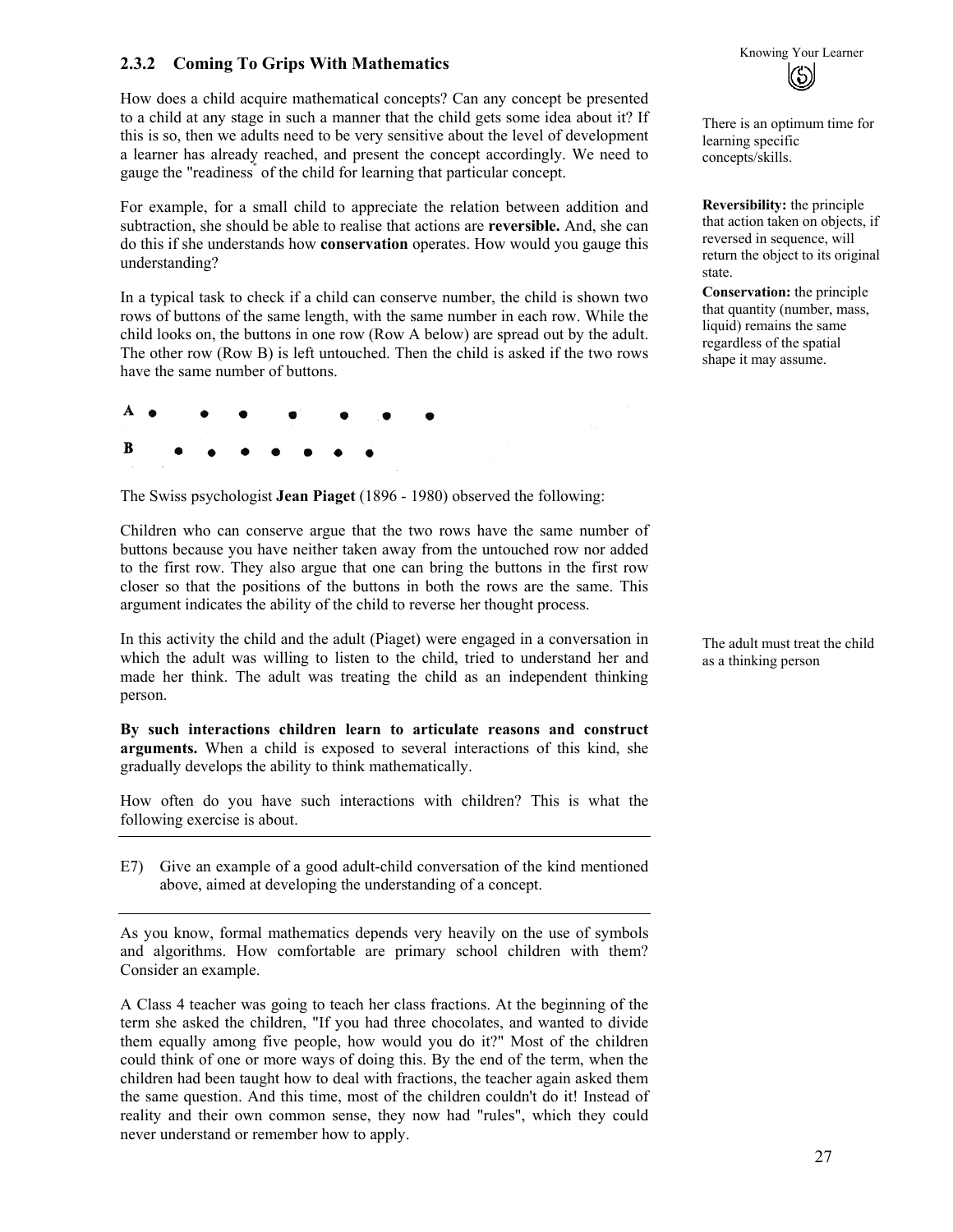This example reminds us that only supplying readymade rules to children, without explaining why the rules work, usually blocks their thinking. Often, if children are encouraged to see patterns themselves, they find it easy to accept the formal rules of arithmetic that you may be trying to teach them.

Coming to symbols, various experimental studies show that even children as old as 9 have difficulty in representing the operations of addition and subtraction (+ and - signs). Most primary schoolchildren are uncomfortable with the conventional operator signs of arithmetic. This is because symbols (and algorithms, etc.) are taught in a way that makes no sense to the children, as they are not related to the children's reality. Therefore, the mechanics of dealing with the symbols, etc., doesn't interest them.

What can we do to help our learners acquire abstract concepts? To begin with, we mast remember that no amount of explanation will enable any of us to relate an unfamiliar symbol system with reality. We must go the other way, that is, from **concrete examples** to the **symbol** system. Relating abstract concepts and symbols to the everyday experiences of our learners seems to be the easiest way to learn/teach them. Indeed, we all learn this way. Or don't we? Try the following activity and judge for yourself.

E8) Add 4 and 5 in base 5. What processes did you follow in making sense of this task? What difficulties did you face? Do you think the task of a learner beginning to learn mathematics is more or less difficult than this?

While doing this exercise, how much of the difficulty that you faced was because you felt that you didn't have enough previous knowledge to do the task? The point brought out by this question is important, namely, **the readiness of the**  learner to comprehend a particular concept or to do a particular task. For example, Class 2 children cannot completely grasp the idea that the digit 2 in 26 means 20, even though they can write and recognise 26 and can also identify it as a number smaller than 62. But the teachers often assume that the children have understood the concept of place value, and force them to start solving problems with "large" numbers by using standard algorithms. This is of no pedagogic value. In fact, teaching children strategies and methods of solving problems that they are not ready for stops them from thinking, simply because they get preoccupied with the mechanical task of arriving at an answer.

What we have discussed so far also adds weight to the following observation of child psychologists.

#### **2.3.2 Children Have Their Own Strategies For Learning**

Vibhor, aged 7, was once asked if he knew what `seven lots of eight' are. He said he didn't. He was then asked, "Can you work it out?" There was a long pause. Then Vibhor said, "56". "How did you get that?" "Well", answered Vibhor, "ten eights is 80. Then take away 8, that is 72, again take away 8, 64, take away 8, 56."

Shanta, a Class 3 child, was asked to solve  $189 - 67$ . She said it was  $3 + 30 + 89$ , that is, 122. This strategy of hers, was considered `wrong' by her teacher, because his method to get the answer was '189 take away 7, take away 60'.

Discouraging children from evolving their own strategies results in blocking their ability to think, to build connections and look for patterns in mathematics. Instead, they learn mathematics as a series of disconnected and meaningless facts and rules to be blindly memorised and applied (for example, the multiplication tables).

If you allow children to solve mathematical problems by their own methods, you would find an amazing variety of thought processes. Consider what this friend of mine has to say.



Fig. 4: A child developing her mathematical thinking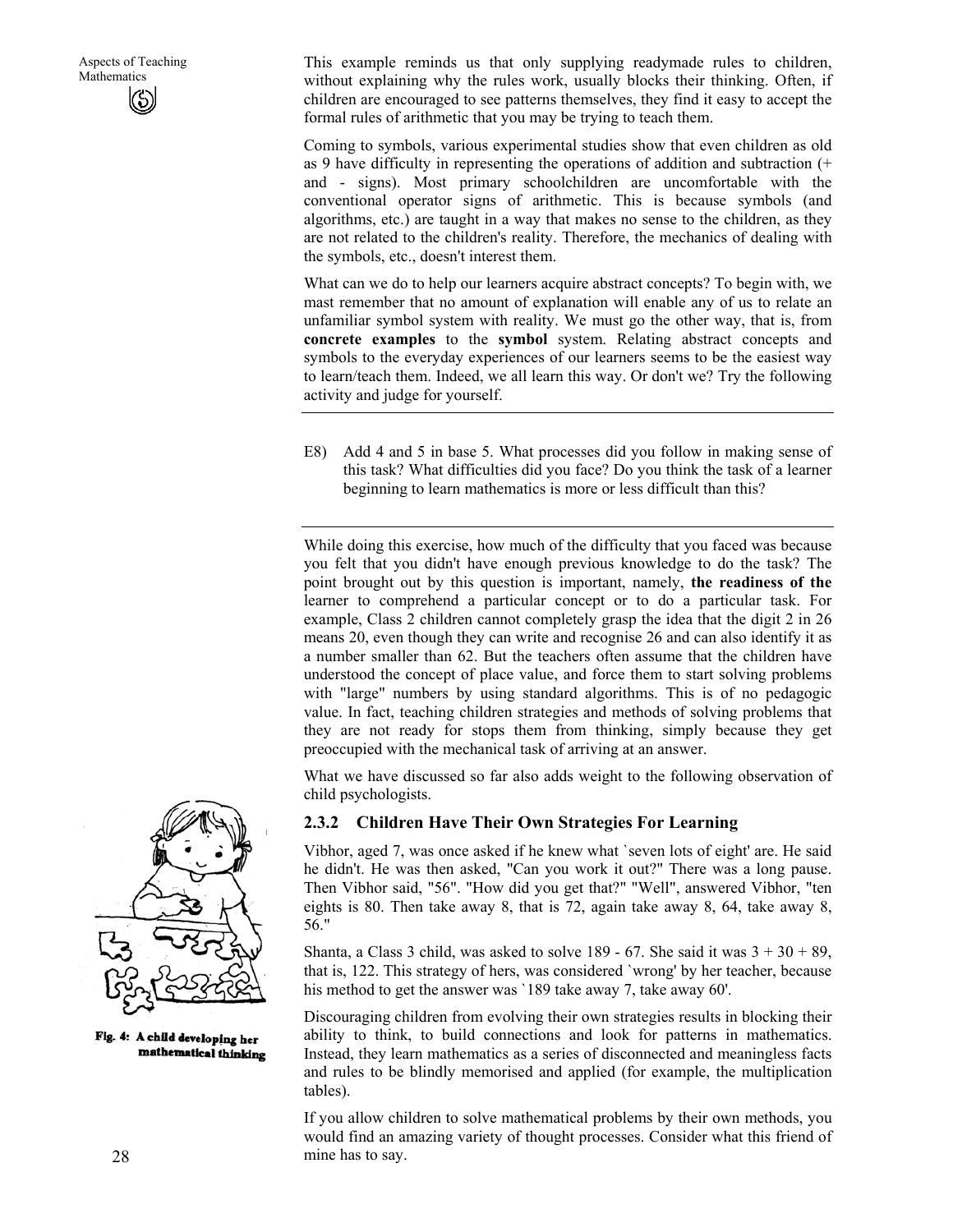Knowing Your Learner *"While teaching children mathematics, I have often been surprised by the manner* **The State of the Manner** *in which children arrive at answers to auestions. Between the problem and the in which children arrive at answers to questions. Between the problem and the answer there is a string of arguments and logic which is often a creation of the child. I once taught children multiplication of a two-digit number by a two-digit number. I worked out a few examples and explained the algorithm to them a* 

*number of times. Then I gave them the problem,* <sup>×</sup><sup>13</sup> 12

*The first child to report having done the problem gave the answer 156. On looking at her notebook I found the answer written just below the problem. I asked the child for the rough work She produced the following figures 100 20 30 6. On repeated questioning the girl said, "I multiplied 10 by 10 first, and then 2 by 10, and so on."* 

*On another occasion I was doing problems in simple interest that involved finding out the rate of interest. Giving them a problem, I was just beginning to relax when a hand shot up. I was amazed at the speed, and asked for the answer. He gave the correct reply, 5%. I mentally patted myself for a successful presentation of the complex algorithms. Then I suddenly thought, "Let me look at the notebook and find out how he has solved the question." There was a lingering doubt in my mind that he was perhaps coached at home. The child came with a*  blank notebook I asked him where he had solved the problem. "Oh! I solved it *using what you had said yesterday", he said. " You had said that banks give 5% interest on money deposited." "* 

What do you deduce from these two examples? Would you agree that they add to the evidence that **children develop their own strategies to solve problems?**  They may either be correct or wrong, from the adult's point of view. But, for the child they are always correct. A child continues modifying old strategies and developing new ones to match and understand her mathematical experiences. Given the right environment, this process goes on, and enables the child to become capable of doing and thinking mathematics naturally. But forcing children to follow one single strategy, without deviation or creativity, gradually dampens their urge and ability to create their own strategies and conceptual thinking.

Here are some exercises based on what we have just discussed.

- E9) Give some children around you a task in mathematics. The task should be in an area in which they' have not been given a large dose of algorithms and strategies. Do all of them follow similar strategies? What are the various strategies adopted by them?
- E10) Here are four problems. Four children solved one problem each, as given below. Identify the strategies the children have used while solving them.
	- a)  $8 + 6 = 8 + 2 + 4 = 14$
	- b)  $4 + 9 = 5, 6, 7, 8, 9, 10, 11, 12, 13$
	- c)  $3 + 12 = 12, 13, 14, 15.$
	- d)  $7 + 5 = 1 + 1 + ... + 1$  (seven times) + 1 + ... + 1 (5 times) = 12

Thus*,* we can say that standard algorithms discourage children from thinking and constructing their own understanding of mathematics. They also reduce mathematics to a mere mechanical activity of observation and manipulation of symbols. This is reinforced by most teachers who give children marks only for the mechanical steps they follow in applying an algorithm.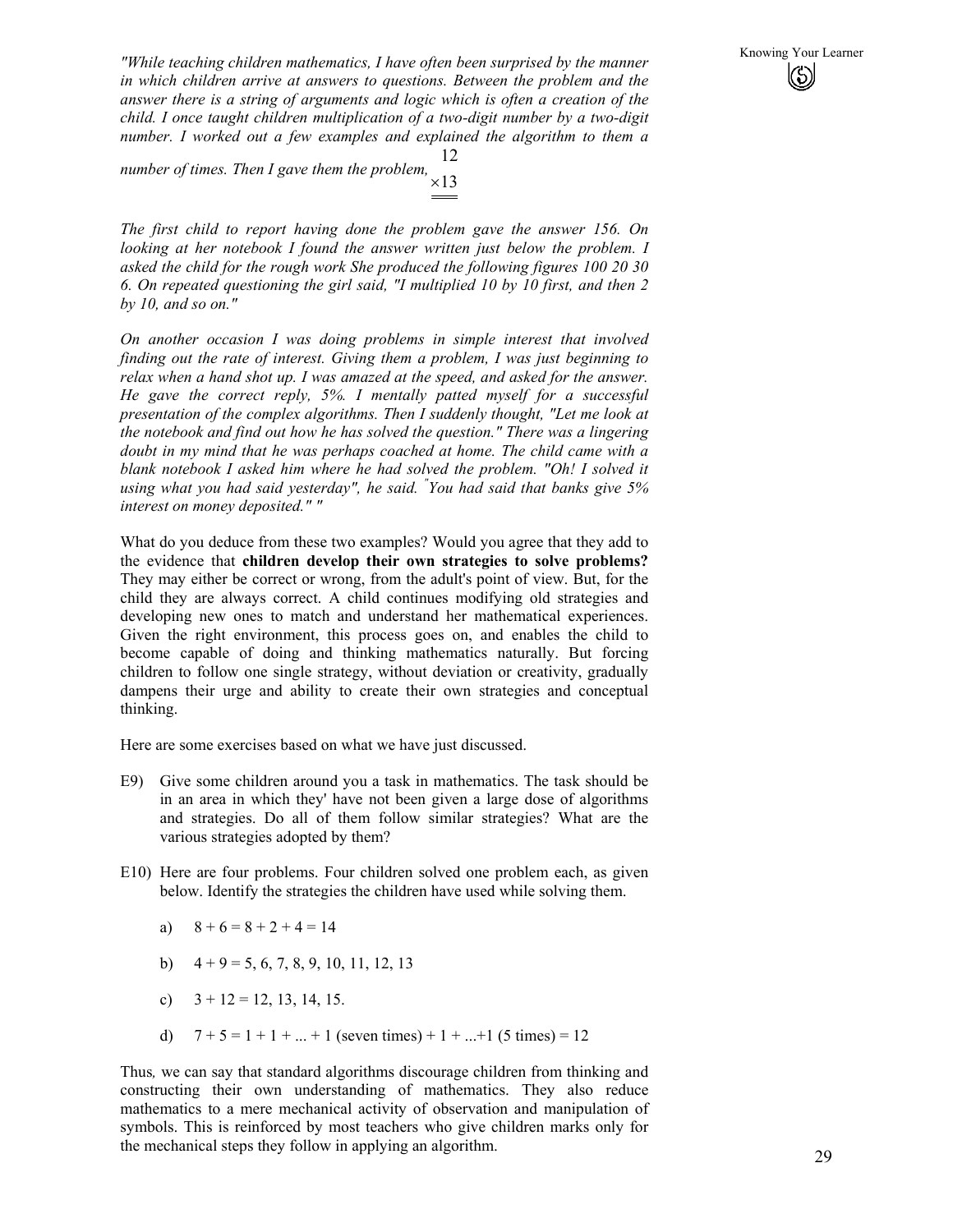The language of mathematics and mathematics as a language, both place heavy demands on children.

Another very important aspect of children learning mathematics is language. Let's see how.

#### **2.3.4 Speaking Mathematically**

A Class 2 teacher was explaining the concept of place value to his students, using the number eleven. He started by saying "One and one make eleven." Some of the children, who had till now learnt that one and one actually make two, were thoroughly confused. Why did this confusion arise? Could it be because of the language used?

Clearly, language is needed for conveying mathematical notions to children. Also, language itself is something that children are trying to master. Hence, in learning mathematics, children have to cope with trying to understand language as well as mathematics. And therefore, when you find that a child is not able to understand a particular mathematical concept, it may just be due to confusion created by the language used for explaining the concept.

E11) Give some examples, from your experiences, of confusion arising in a child's understanding of mathematical concepts because of language interference.

Sometimes children coming from certain backgrounds may not be familiar with some words that are used in the textbooks and by the teachers. For example, not knowing the meanings of terms such as `shorter', `wide', `same', `different', `few', `as many as', `equal to', `each', etc., can obstruct their understanding of mathematics. Another source of confusion is when many different words express the same mathematical concept. For example, `equals', `makes' and `is the same as' are all represented by the sign '='.

Even older children often have to face this kind of problem. This is because the language used in conveying mathematical ideas at any level places heavy demands on the children's ability to comprehend language. Getting children to talk about the mathematics that they are doing helps them to tackle this problem, and to learn the language of mathematics.

At another level, children can be confused by the grammatical complexity and sentence length of a word problem. For example, the question "What number between 25 and 30 cannot be divided exactly by 2 or 3?" is indeed complex. Wouldn't a child find it easier to understand if it were reworded as "Look for a number between 25 and 30. You cannot divide this number exactly by 2 or by 3. What is the number?"?

Doing the following exercise may give you some more insight into the importance of using language that a child is familiar with.

E12) Identify the different ways in which you can explain the following mathematical problem to a Class 2 child and to a Class 4 child.

`Why is one-fourth less than one-half?

Observe the language you use.

And finally, a point to keep in mind about the learning environment, that holds for any of us, child or adult.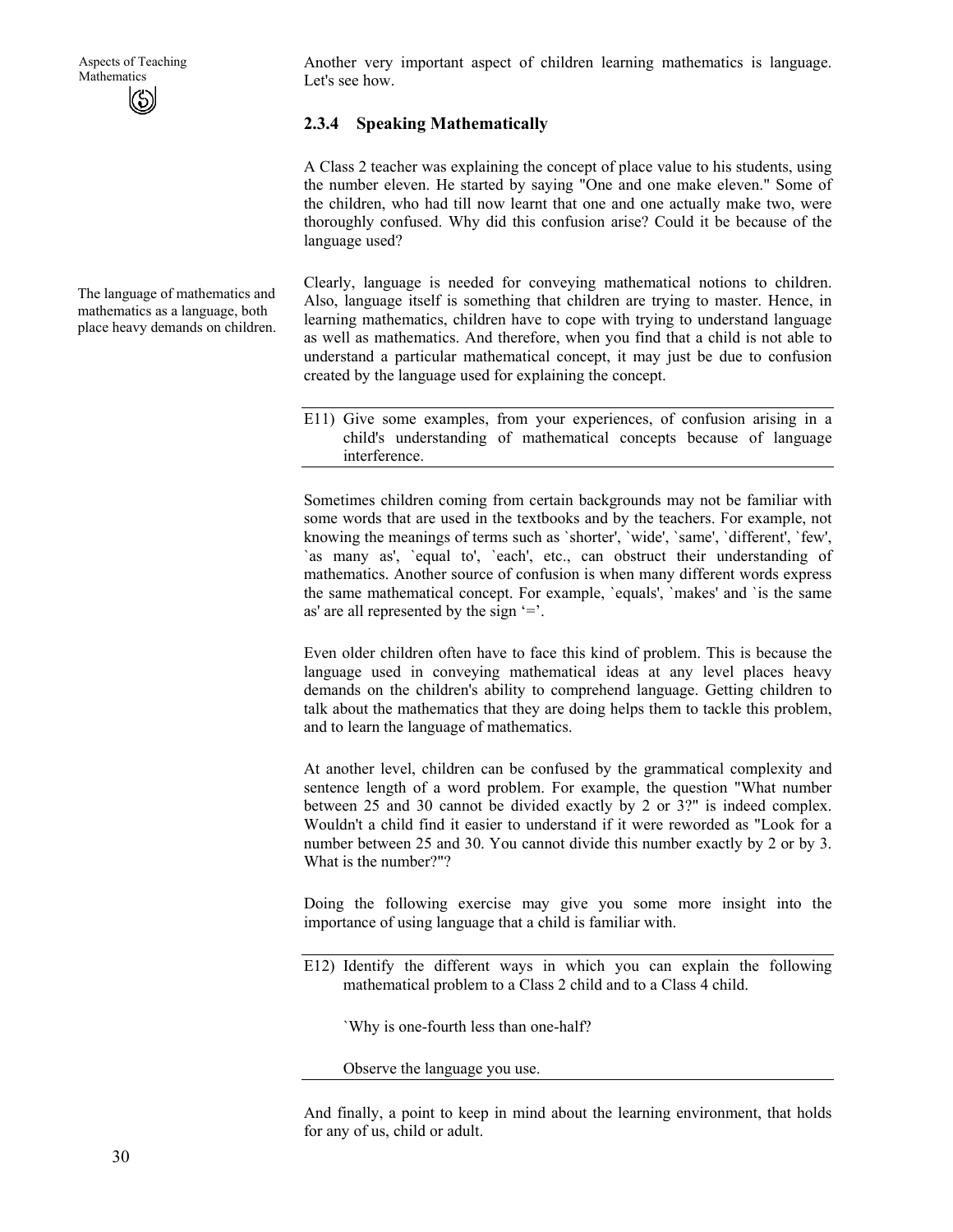#### **2.3.5 High Self-esteem Helps Learning**

Consider Ajay, a student of Class 2. He is constantly told by his irritated father, "How stupid you are! You don't even understand this! Even your sister understands it." How do you think Ajay feels? And, if his sister hears this, how would **she** feel?

**Children, like all of us, learn best when they think well of themselves.** A child who has poor self-esteem is likely to be constantly worried about her inability to please the teacher, and consequent rejection. The importance a teacher gives to children's feelings and her attitude towards children greatly influences the way children learn. Beginning with what children can do, providing feedback to them in terms of how and why they are `wrong' or `right', and allowing them to seek clarifications and ask questions, enables them to develop high self-esteem. The most important thing is that the teacher needs to have faith in her learners. And she should show them that she has faith in their ability to learn.

Children who are constantly anxious about being reprimanded and being compared unfavourably with other `brighter' ones are likely to develop withdrawal tendencies. They avoid answering questions and actively participating in classroom discussions for fear of making mistakes. This decreases their self confidence and their capacity to think and learn independently. Most children within the present competitive system of education have this problem. Such children continue to learn mechanically and depend on algorithms rather than develop mathematical thinking. They even become obsessed with the `one correct answer' approach, and the desire to learn and create gets permanently stifled.

Do you agree with what we've said in this sub-section? The following exercise may help you to decide.

E13) Give instances from your childhood, of you or your friends disliking a subject because of the reasons mentioned in this sub-section. How would you correct the situation, if you had been in the teacher's place?

There is an important social attitude that we have hinted at when talking of Ajay's sister in the example above. It shows up in remarks like "How come, being a girl, you know maths so well?" Why do people believe that girls can't learn mathematics? In fact, gender differences in students' attitudes towards mathematics arise from what society expects boys and girls to do. For example, it has often actively encouraged boys to pursue studies in mathematics and discouraged girls from doing so. Attributing failure in mathematics to gender has led to a decrease in the self-esteem of the girl child, and a consequent mental block against mathematics at a very early age.

So far we have taken a brief look at the factors that need to be considered while examining the way a child learns. Let us now look at the intellectual growth of a child.

# **2.4 DEVELOPMENT IS CONTINUOUSLY GOING ON**

Think of any two children around you. Would you say that they are alike? Do they learn the same things the same way? It is very unlikely because children are extremely varied. In fact, no two children are alike. They learn at different paces, respond to situations differently and go through different experiences in life. But, in all this variation you must have noticed a pattern, a pattern in their development and learning abilities.

Children follow certain broad stages of development. Each stage builds on the one before it. The stages of cognitive development have been categorised by Children learn best in an emotionally secure environment.

Girls and boys are equally capable of learning mathematics.

Piaget describes children's' development in four stages, beginning with the sensorimotor stage (from birth to 2 years).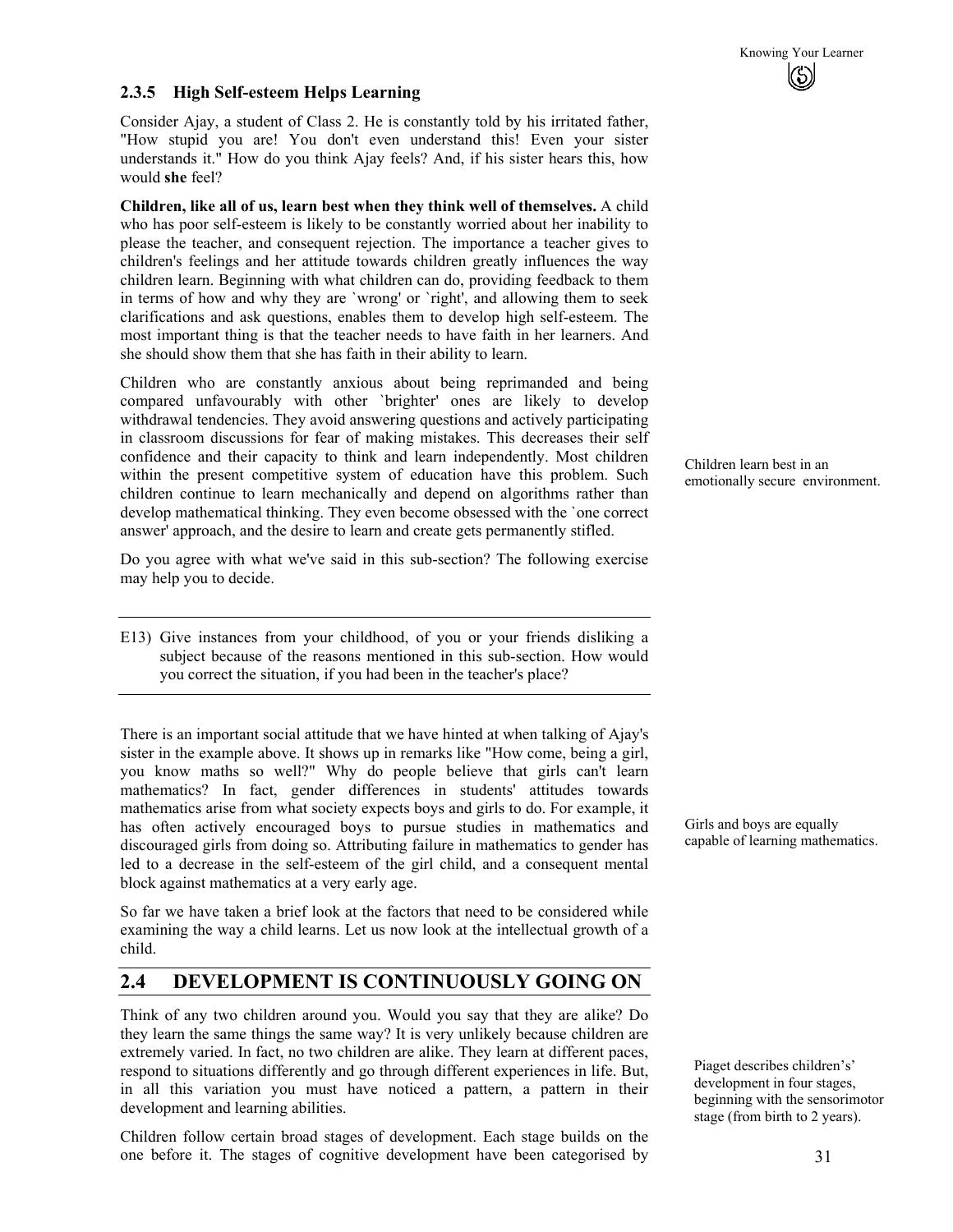'Cognitive' means relating to the process of learning, understanding, and representing knowledge.



Fig.5: Very young children can make out which set of objects is bigger, if the difference in size is obvious.

Preschoolers can add and subtract small numbers.

See Unit 5 for more details on this.

Piaget as the sensorimotor, pre-operational, concrete operational and formal operation stages.

For the purposes of this course and this section, we shall concentrate on the second and third stages.

#### **2.4.1 Pre-operational Stage**

This period of a child's cognitive development usually begins at the age of 2, and lasts until about the age of 6. Thus, it usually coincides with the preschool age. In the **pre operational stage** the child's judgements are based on how things appear, rather than on adult logic. For example, a child may not realise that certain actions can be reversed. And therefore, she thinks that the volume of milk decreases as it is poured out of a thin long glass into a shorter wider one. Or that the same objects placed further apart in a lines to form a longer line, are more in quantity. Haven't you, at one time or another, exploited this inability of the preschooler to conserve? I have done so, for instance, when my four-year-old nephew insists on having a full cold drink. I pour the drink out from the half-full tall glass into a small glass. This way he gets a full glass of the cold drink, which makes him happy.

E14) Give two more examples from your own experience, where a child's judgement is based on visual perception, rather than on logic.

It is at this stage that an average child learns how to handle some numbers consistently and how to apply them to a variety of everyday situations. A twoyear-old learns to distinguish between 2 toy cars and 3 toy cars merely by looking at the group of cars, in just the same way as she learns to use her visual perception to distinguish between a car and a bus. However, she cannot make out the difference between a collection of 8 cars and one of 9 by just looking at them. She will have to learn to count to compare these sets or larger ones.

Children appreciate the concepts of `more' and `less' much before they can even count or conserve quantity. This is because **preschoolers think in patterns,** and therefore, rely a lot on their own perception. Children can recognise shapes much before they can reproduce them. They can `read' pictures much earlier than they can read words. You must have observed young children recognising human and animal drawings with ease, and yet not being able to reproduce even a square or a triangle with the same ease. Similarly, a young child who can remember how to go from one place to another often finds it very difficult to describe the route verbally or pictorially. It is a child's ability to recognise patterns that enables her to `read' words that she has often seen, without recognising even a single alphabet.

If you give preschoolers some objects to count, you will be surprised to learn that they can recognise, count and even add and subtract small numbers **before** they can conserve number. They work with a small number of objects perceptually, and deal with them without counting. This is why numbers up to 4 or 5 are also called **perceptual numbers.** 

But the usual preschooler does not understand the idea of relative size. She can only compare two objects at a time. For her, quantity can be either "More" or "less" , not "more than this, but less than that", and also not "more, less and lesser". For her, size is also either big or small, there's no in-between. Because of this, she may also not be able to order objects according to, size and length, or sequence events.

Now for an exercise!

E15) I have a three-year-old friend. He has a lot of toy cars to play with. Playing with him once, I divided the cars into two sets. One set was more spread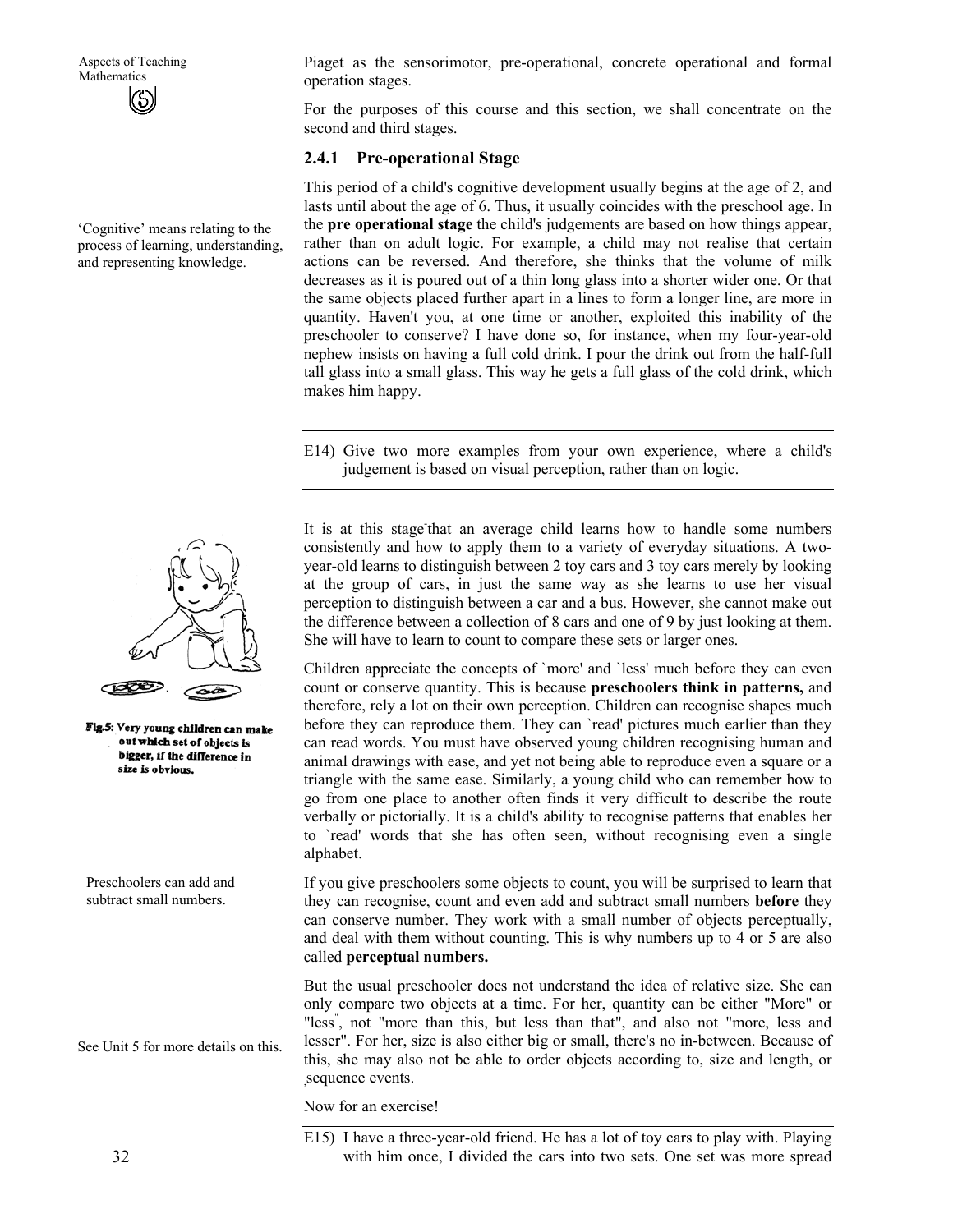out and had 14 cars in it. The other set had 15 cars, but they were placed<br>more closely. He had the choice of taking the set with more cars. He made more closely. He had the choice of taking the set with more cars. He made the

correct choice. From this, which of the following statements would you deduce? What are the reasons for your choice?

- a) He can count upto 20.
- b) He can perceptually distinguish between large sets.
- c) He just made the choice by chance, and may not be able to repeat it.
- d) He may be able to do a lot of things with cars, but not with other objects.

As a child gets older, she moves from an intuitive understanding of number to a level higher than that of recognising numbers by mere perception. A good way of enabling the older among the pre-operational children to make connections, see relationships, and thereby, increase their mathematical understanding, is to involve them in games played with a small number of objects in which they have to `add' and `take away' objects.

Let us now shift our attention to the older, more developed child.

#### **2.4.2 Concrete Operational Stage**

Piaget describes a five-year-old boy playing with a collection of pebbles. First, he laid them in a line and counted along the line from left to right. There were ten. Then he counted them from right to left. To his great astonishment, the total was again ten! He put them in a circle, counting them clockwise, and then anticlockwise. Full of enthusiasm he found that there were always ten. Whichever way he counted, the number of objects was always the same. He was discovering that the number of objects remains the same even if the way they are placed changes. Slowly the child was ridding himself of his own earlier idea that the number of objects in a set depends on the way they are laid out. He was now ready to conserve. He had also achieved the understanding of the mathematical idea that one conserves quantity even when one partitions a set of things into subsets. Conservation is achieved by a child at the **concrete operational stage,**  which a child passes through approximately between the ages of 6 and 10. It is this understanding that creates a qualitative difference in the concrete operational child's thinking.

Around the age of six or seven, the child can count and compare two sets of objects, and perform the more complex operations of adding and subtracting objects. The numerical operations gradually become internalised, but not at the level of abstraction. 7 to 10-year-olds remain essentially related to physical objects. They can conserve and intuitively grasp many basic ideas of mathematics. **But this grasp is only in terms of concrete** operations. This is why Piaget refers to this stage as the stage of `concrete operations'.

Thus, if you give a concrete operational child the choice of solving a problem of addition by adding objects rather than numerals, she would prefer to count objects because she trusts her intuition and concrete experience rather than symbolic operations. For example, take six-year-old Kavita. She worked out the following problem of subtraction:

When asked how she did it, she replied, "1 take away 6 is 5, 3 take away one is 2." When asked if it was right, she said, she did not really know. However, given the problem of `31 take away 16' to do the way she wanted to, she soon came up with the answer, 15. She even exclaimed that this was done by a different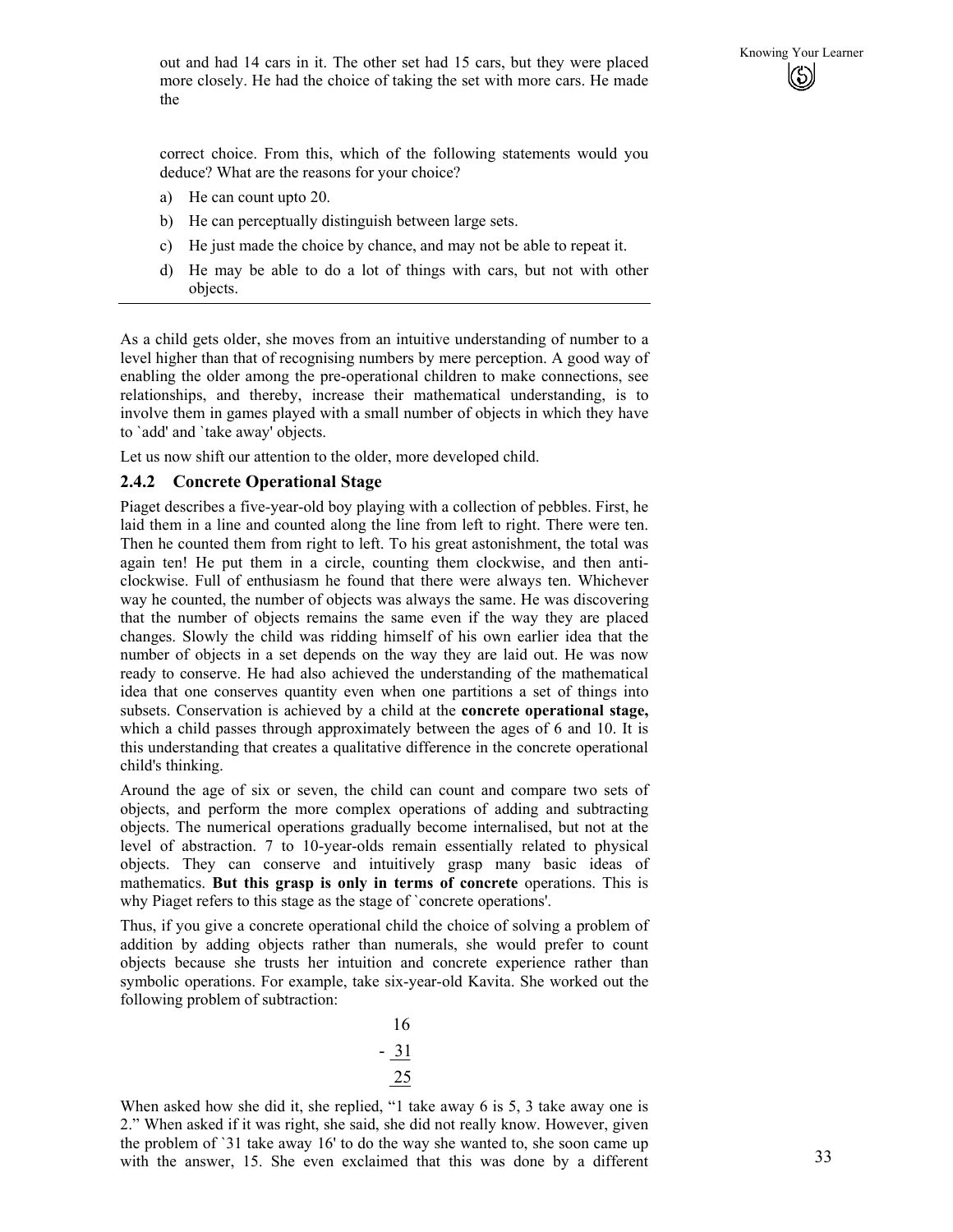#### method.

Similarly, Amit (8 years) could not do the division problem ' $45 \div 3$ ', but found it easy to share 45 sweets between three people.

Children have problems with conventional methods because **the formal code is much too abstract to master at this stage.** Relating the problem to a concrete real-life experience helps children to rely on their own intuitive understanding, and thus invent a strategy to arrive at a solution.

There is also another reason why children in early primary school have a problem with handling formal arithmetic. In the formal code of arithmetic the operations proceed from right to left, whereas reading in English proceeds from left to right. Many primary school children continue to make the error in going from left to right while doing arithmetical operations. This indicates the need to develop their spatial thinking ability before and along with other arithmetical abilities.

Here's an exercise which will help sensitise you to the abilities of your learners.

- E16) From your experience, and what you have studied so far, by which age would-you expect an average child to be ready to acquire the following concepts?
	- i) simple classification,
	- ii) conservation of length,
	- iii) commutativity of multiplication, i.e., ab=ba for any two numbers a and b,
	- iv) time,
	- v) chance and probability

The final stage of logical development occurs at the post-primary age, that is, 11 years and above. In this stage a child becomes capable of using **formal operations.** She is now capable of using words or symbols to denote quantity or objects. The child can now work with hypothetical statements, and explore logical relationships between statements. The ability to cope with abstractions such as concepts of proportionality, variables and algebraic equations depends on how well developed the child's formal operational thinking is.

The problem with learning mathematical concepts is that concrete references are generally not made available to help primary school children learn them. The methodology of primary school mathematics teaching, as practised today, is more appropriate for a formal operational child. But, what the child requires is concrete and meaningful learning experiences for grasping mathematical concepts and skills.

And now for an exercise.

- E17) Which of the following statements do you think are true about children? Indicate with `T' for true and for false. Give reasons for your choice.
	- a) Most primary school children are in the concrete operational stage.
	- b) To understand number, children must be able to classify and order.
	- c) Pre-operational thinking is characteristic of the primary school child.
	- d) The ability to conserve is fundamental to the development of

mathematical thinking.

Formal operational stage (above 11 years).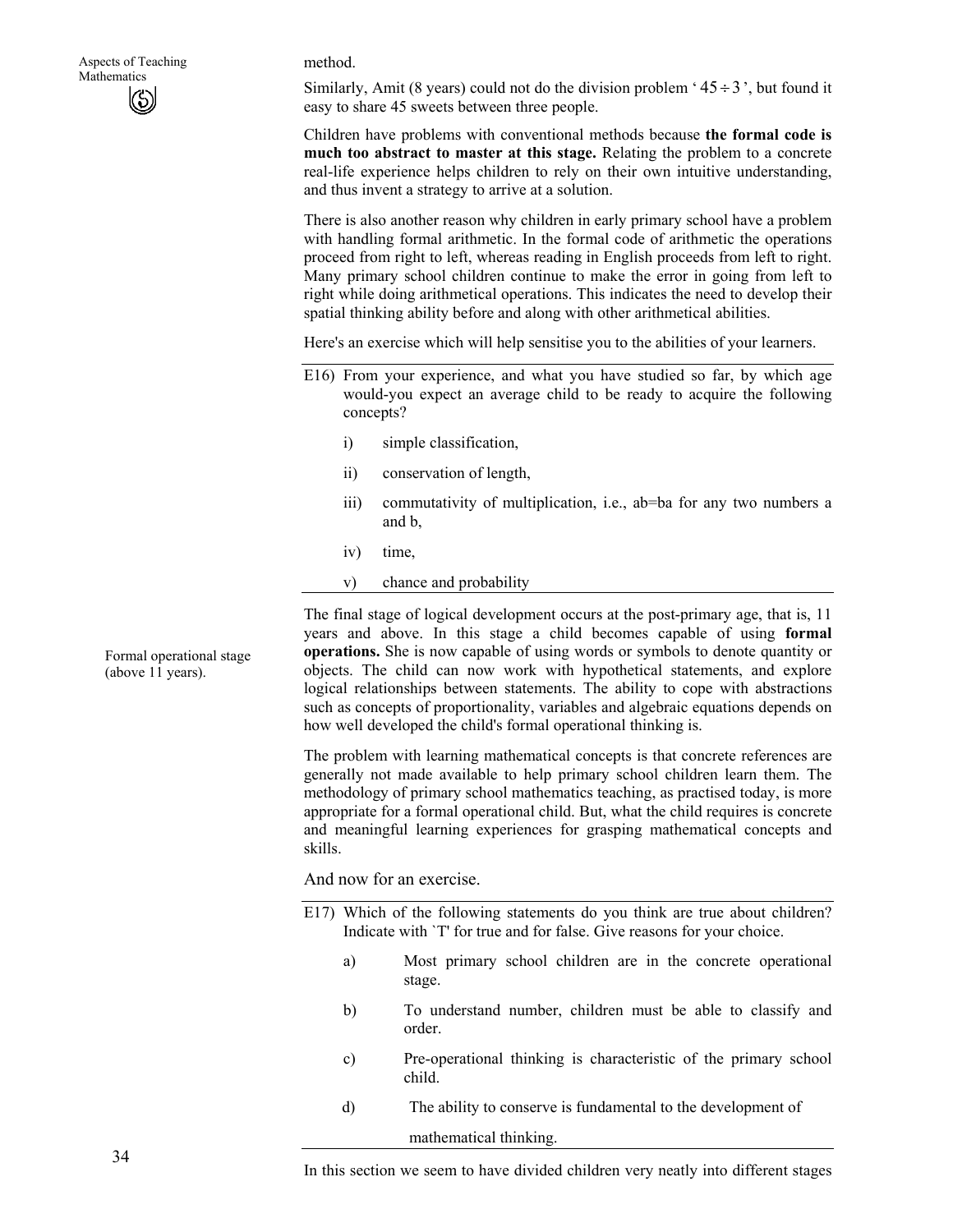of development, based on their ages. Does this mean that no 9-year-old has Knowing Your Learner<br>reached the formal operational stage, or that a 6-year-old can't be at the prereached the formal operational stage, or that a 6-year-old can't be at the preoperational stage? Let's find out.

#### **2.4.3 Each Child Is Unique**

Although every child goes through similar stages of development, the process may vary from one set of children to another, and also from one child to another. This difference may be related to the socio-economic and cultural background that children come from, apart from individual differences like those in intelligence, attitudes, etc. For example, it is common to find a street vendor's six or seven-year-old calculating the cost of three or four items in a very short time.

For another example, girls in rural households are expected to cook from a very early age on. Consequently they have an intuitive grasp of proportionality, conservation of mass, and many other mathematical concepts. This wouldn't be true of a child of the same age from an urban middle-class background, or even a boy of the same age from a rural background.

Apart from social, cultural and economic factors, there are psychological aspects that vary from child to child. This is often reflected in the different strategies that a child evolves for grasping new concepts. For example, a child may either use a `count all' or `count on' strategy to begin with, and proceed to more efficient ones as she grows. Some children regroup numbers in fives, while others may do so in threes, or even tens.

Why don't you try this exercise now?

E18) "Children of the same age can be at different operational stages, and children of different ages, can be at the same developmental stage." Do you agree with this statement? If so, give examples to justify it. If not, give reasons for your disagreement.

Most child psychologists believe the statement in E18 to be true. Therefore, we need to observe our learner very carefully, assess her capabilities, and not just assume that she has or doesn't have certain abilities because of her age. The activities you want your learner to do and the learning situations you want to present her with must match her abilities at that point of time. There is no point in expecting a pre-operational child to compare the number of objects of two large sets. Her answer to "Which is more?" would depend on her visual perception. It may turn out to be right, but there is no way of knowing how the answer was arrived at.

Over here I would like to make an important remark about the stages we have discussed. They appear to be like steps while climbing a ladder. In other words, it appears that we finish with one stage, and only then go to the next. They seem to be quite separate. But, this is not so. **There** is **a continuity in the cognitive development of a child.** Each stage builds upon the previous one. Also, there **are phases of development within each stage.** For example, while a child is struggling to conserve number, she is also struggling to conserve area, or volume, or deal with 'sedation. While she is struggling to compare two sets by one-to-one correspondence, she may also be learning to count. The different stages are important for the adult's understanding of children, and for planning curriculum content and instruction.

As discussed earlier, each child develops at her own individual pace. Some may reach the concrete operational stage faster than others for various reasons, including different backgrounds. As a teacher, you need to think of tasks and learning situations that are appropriate for your learner's developmental stage and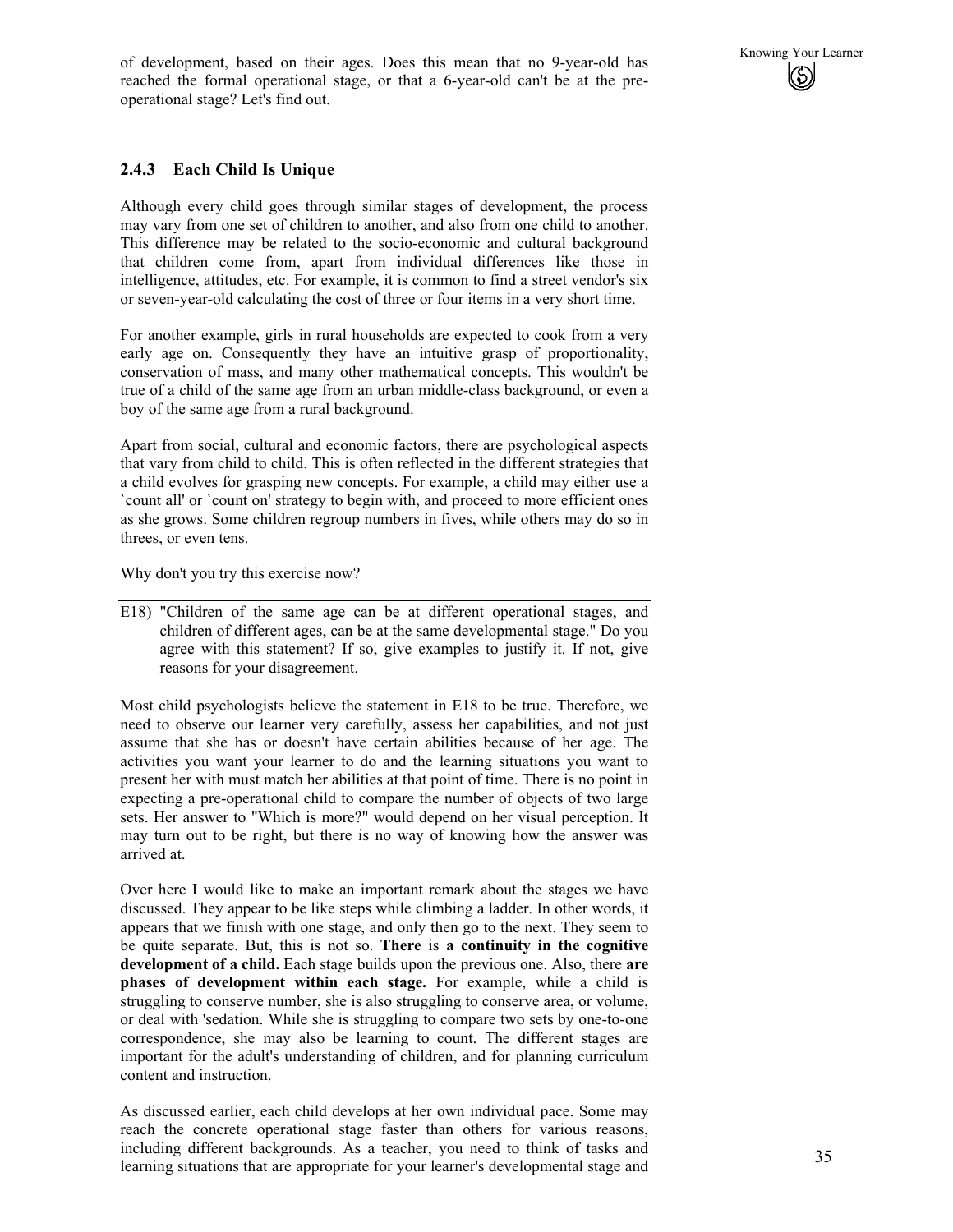background. Of course, you need to be aware of the general pattern of development while formulating general teaching strategies.

As a teacher, you would also need to keep in mind what we will talk about now.

#### **2.4.4 The Invisible Effort**

Although the development of children is a process, what is noticed and given recognition to is the end-product. We usually speak of children having achieved the ability to subtract, multiply or divide, that is, of **having reached a certain stage of development.** The long and arduous process that the child goes through in arriving there is not usually noticed. For example, have you ever thought about the processes that a child goes through while learning how to count? The following activity may give you some idea.

E19) Imagine a time in history when the number system had not yet evolved. A farmer needed to keep track of his cattle. What would he do to figure out whether all his rattle returned home safe? List the processes that you can think of.

If you've done E 19, you must have realised that subsumed in a specific skill (ability to count), there are a number of sub-skills. This fact should be kept in mind when you're going through the next unit.

Let us now round up what we have said about the learner.

#### **2.5 SUMMARY**

In this unit, we have tried to present some of the different thinking and learning processes of preschool and primary school children, in the context of mathematics learning. We have specifically focused on:

- 1) how children attempt to build their understanding of early mathematical concepts. In particular,
	- i) the interactions of a child with materials and with other people forms an important basis of learning. And children are doing it all the time. Therefore, they're learning all the time, unless we stop them by interfering!
	- ii) acquisition of knowledge and parroting expected information is not the same thing.
- 2) the ways in which children construct knowledge.
- 3) individual differences in children.
- 4) the concept of mathematics readiness.
- 5) the importance of self-esteem for the cognitive development of a child.
- 6) the different stages that preschool and primary school children undergo in developing their understanding of mathematical thinking.
- 7) the fact that development can be facilitated by exposing younger children to various real-life situations that involve the use of mathematical concepts, but it certainly cannot be pushed. Any attempt to hurry children can lead to a serious loss of self-confidence.

And now, you may like to go back to the **objectives** listed in Sec.2.1, to see if you feel that you've achieved them. You may also like to go through the following section in which we have given some hints and suggestions about most of the exercises in the unit.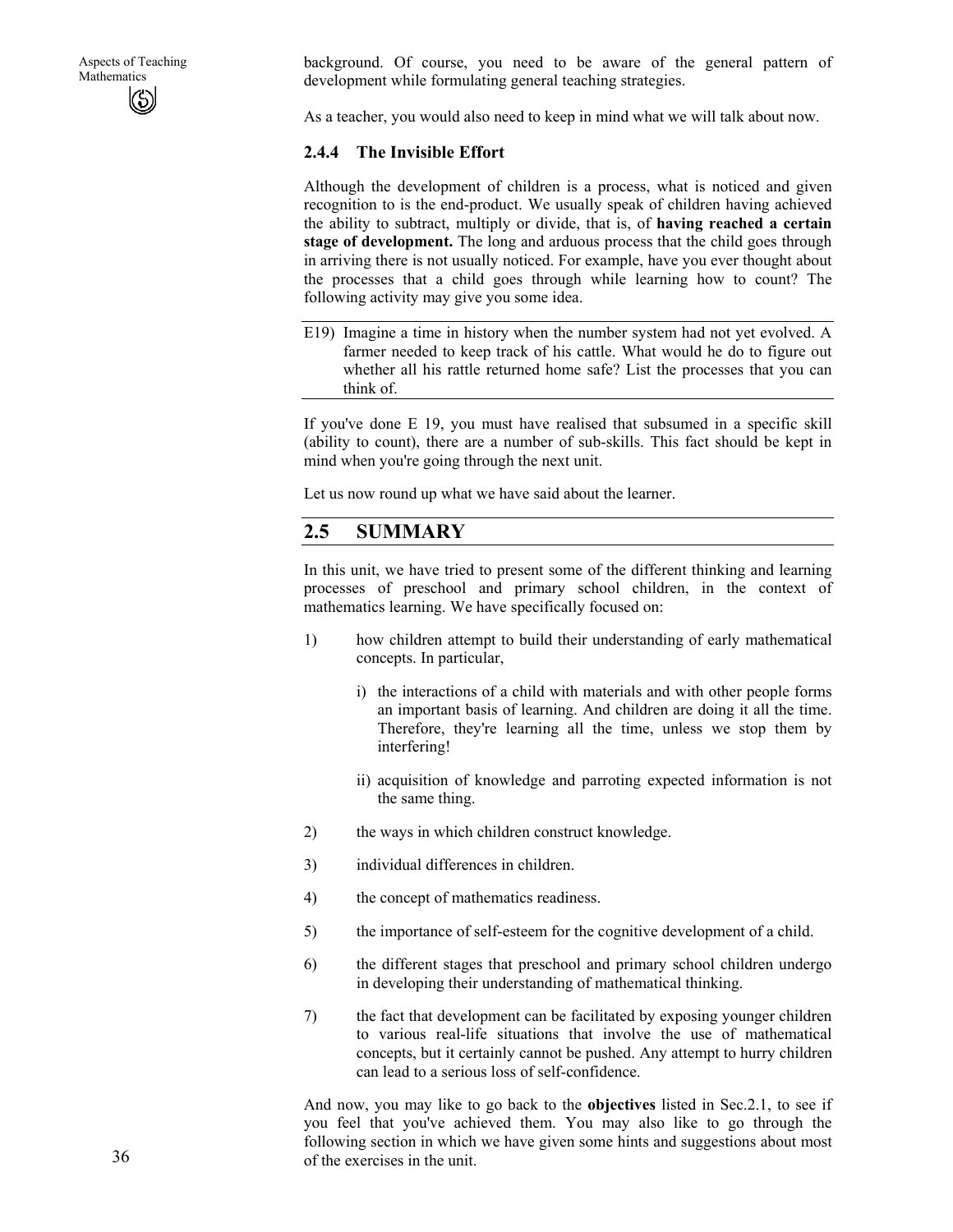# **2.6 COMMENTS ON EXERCISES**

- El) For example, when a child goes for a walk with you, and asks, "Do flowers have a mummy and a daddy?"
- E2) For example, for a 6-year-old child, the oldest that a person can be is 20 years old. The understanding of the concept of time is a source of a lot of examples.
- E3) For example, when a child paints a drawing of a at blue, and the adult insists that a cat can't be blue.
- E4) a) For example, when a child can recite numbers upto ten (or twenty), the teacher assumes that she knows what each number means, while, in fact, the child may not be able to count even 6 objects.

You can list many other examples.

b) For one, help the child to talk about what she thinks is the concept or the process that you are teaching. This can help you to see her point of view.

You can list several other points that you would keep in mind while trying to communicate with children.

- E5) For example, consider, the algorithm for multiplying two 2-digit numbers, that is taught to a Class 3 child. Suppose the child uses this to multiply 35 by 42. She places a cross in the right-hand corner of the second row, without knowing why it should be done. She doesn't realise that what she is actually doing is writing 42 as  $2 + 40$ , first multiplying by 2, and then by 40. Multiplication by 40 just means multiplying by 4 and shifting the resulting numeral's place by one leftwards. And why this shift? Answering this requires a proper understanding of place and place value.
- $E6$ ) a) T
	- b) F
	- c) F
	- d) F

E7) As mentioned in the exercise, an example is given in the preceding paragraphs.

- E8) When I did it, I first wrote the numerals in a different number system. For example, 4 is still written as 4, but 5 is represented as 10. The place values have changed to `units', `fives', and so on. Note down the problems you face at each stage. How did you try and overcome them? (See Unit 6 for details on place value.)
- E9) For example, when I asked some 8-year-olds to multiply 12 by 8, I found one of them adding 12 eight times, another doing 12 x 10 - 12 - 12, and so on.
- E10) a) Re-grouping and adding.
	- b) Counting-on.
	- c) Using commutativity and counting on
	- d) Counting all.
- E11) When a Class 1 child was told that `3 1' denotes `3 take away 1', and was asked to do this sum, he merely rubbed off 1, and left 3. When asked why, he said, "you wanted me to take away 1, so I rubbed it out."

You could think of many other examples.

E12) I would try and explain to a Class 2 child with several concrete examples, and to a Class 4 child using pictures and symbols, of course depending on her level of understanding. I would talk to the children and get them to talk about what they are experiencing. This way their clarity of 1/2 and 1/4 could be gauged.